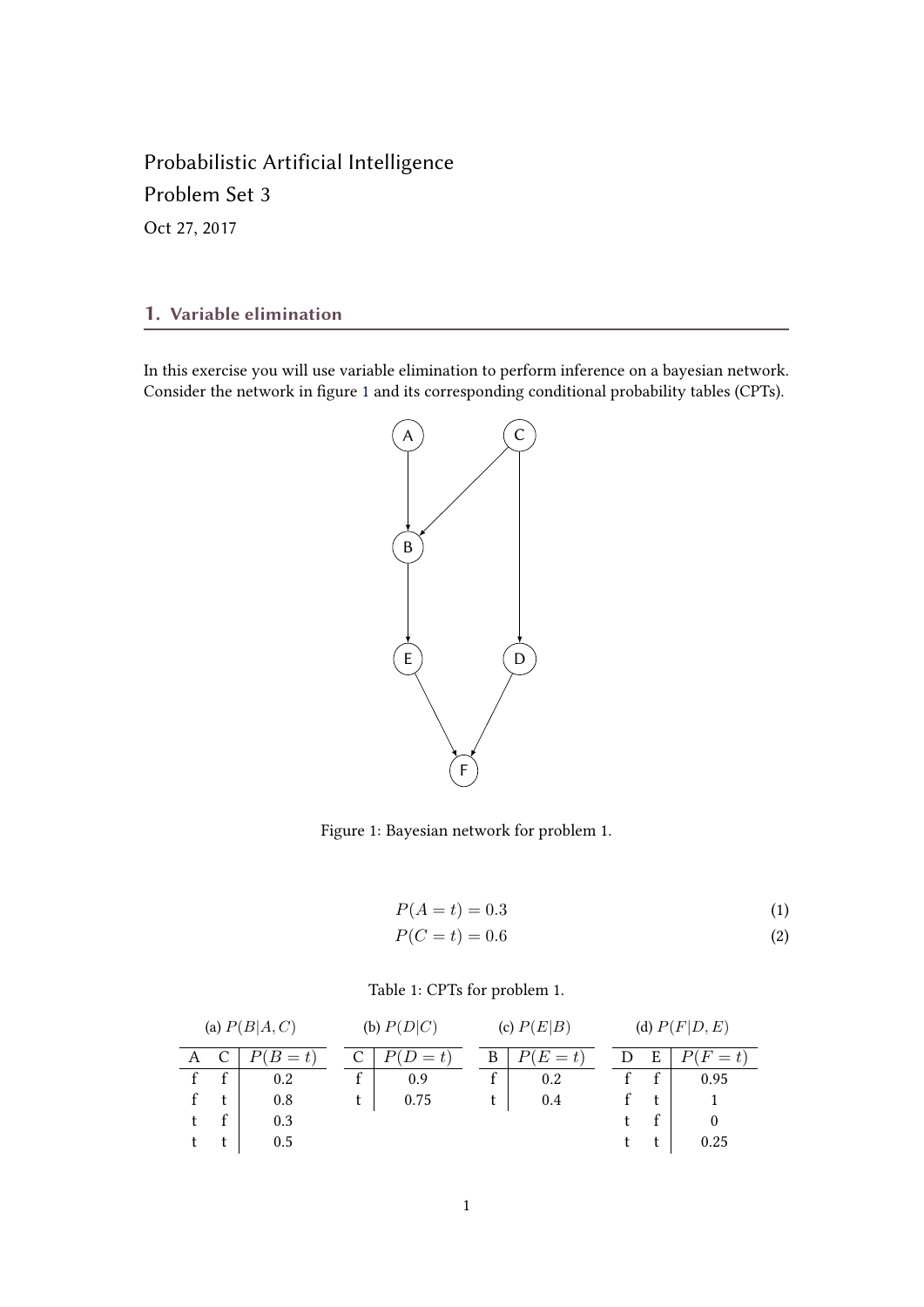Assuming a query on A with evidence for B and D, i.e.  $P(A|B, D)$ , use the variable elimination algorithm to answer the following queries. Make explicit the selected ordering for the variables and compute the probability tables of the intermediate factors.

- 1.  $P(A = t | B = t, D = f)$
- 2.  $P(A = f|B = f, D = f)$
- 3.  $P(A = t | B = t, D = t)$

Consider now the ordering,  $C, E, F, D, B, A$ , use again the variable elimination algorithm and write down the intermediate factors, this time without computing their probability tables. Is this ordering better or worse than the one you used before? Why?

## 2. Belief propagation

In this exercise, you will implement the belief propagation algorithm for performing inference in Bayesian networks. As you have seen in the class lectures, the algorithm is based on converting the Bayesian network to a factor graph and then passing messages between variable and factor nodes of that graph until convergence.

You are provided some skeleton Python code in the .zip file accompanying this document. Take the following steps for this exercise.

- 1. Install the Python dependencies listed in README.txt, if your system does not already satisfy them. After that, you should be able to run demo.py and produce some plots, albeit wrong ones for now.
- 2. Implement the missing code in bprop.py marked with TODO. In particular, you have to fill in parts of the two functions that are responsible for sending messages from variable to factor nodes and vice versa, as well as parts of the function that returns the resulting marginal distribution of a variable node after message passing has terminated.
- 3. Now, set up the full-edged earthquake network, whose structure was introduced in Problem Set 2 and is shown again in [Figure 2.](#page-2-0) Here is the story behind this network:

While Fred is commuting to work, he receives a phone call from his neighbor saying that the burglar alarm in Fred's house is ringing. Upon hearing this, Fred immediately turns around to get back and check his home. A few minutes on his way back, however, he hears on the radio that there was an earthquake near his home earlier that day. Relieved by the news, he turns around again and continues his way to work.

To build up the conditional probability tables (CPTs) for the network of [Figure 2](#page-2-0) you may make the following assumptions about the variables involved:

- All variables in the network are binary.
- As can be seen from the network structure, burglaries and earthquakes are assumed to be independent. Furthermore, each of them is assumed to occur with probability 0.1%.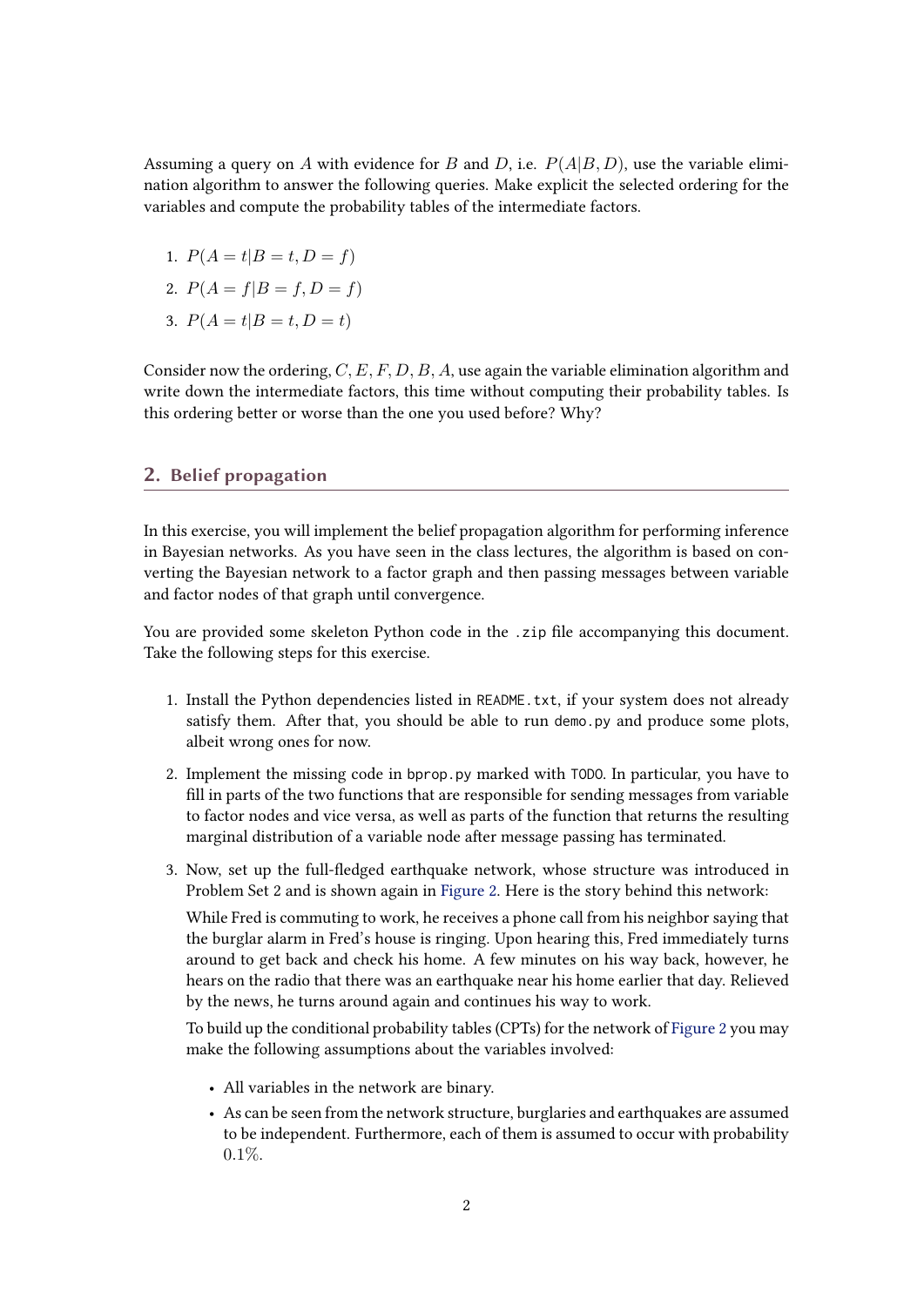<span id="page-2-0"></span>

Figure 2: The earthquake network to be implemented.

- The alarm is triggered in the following ways: (1) When a burglar enters the house, the alarm will ring 99% of the time; (2) when an earthquake occurs, there will be a false alarm  $1\%$  of the time; (3) the alarm might go off due to other causes (wind, rain, etc.)  $0.1\%$  of the time. These three types of causes are assumed to be independent of each other.
- The neighbor is assumed to call only when the alarm is ringing, but only does so 70% of the time when it is actually ringing.
- The radio is assumed to never falsely report an earthquake, but it might fail to report an earthquake that actually happened  $50\%$  of the time. (This includes the times that Fred fails to listen to the announcement.)
- 4. After having set up the network and its CPTs, answer the following questions using your belief propagation implementation:
	- (a) Before Fred gets the neighbor's call, what is the probability of a burglary having occurred? What is the probability of an earthquake having occurred?
	- (b) How do these probabilities change after Fred receives the neighbor's phonecall?
	- (c) How do these probabilities change after Fred listens to the news on the radio?

## 3. Belief propagation on tree factor graphs\*

In this exercise we will prove that the belief propagation algorithm converges to the exact marginals after a fixed number of iterations given that the factor graph is a tree, that is, given that the original Bayesian network is a polytree.

We will assume that the factor graph contains no single-variable factors. (You have already seen that if those exist, they can easily be incorporated into multi-variable factors without increasing the complexity of the algorithm.) Since the factor graph is a tree, we will designate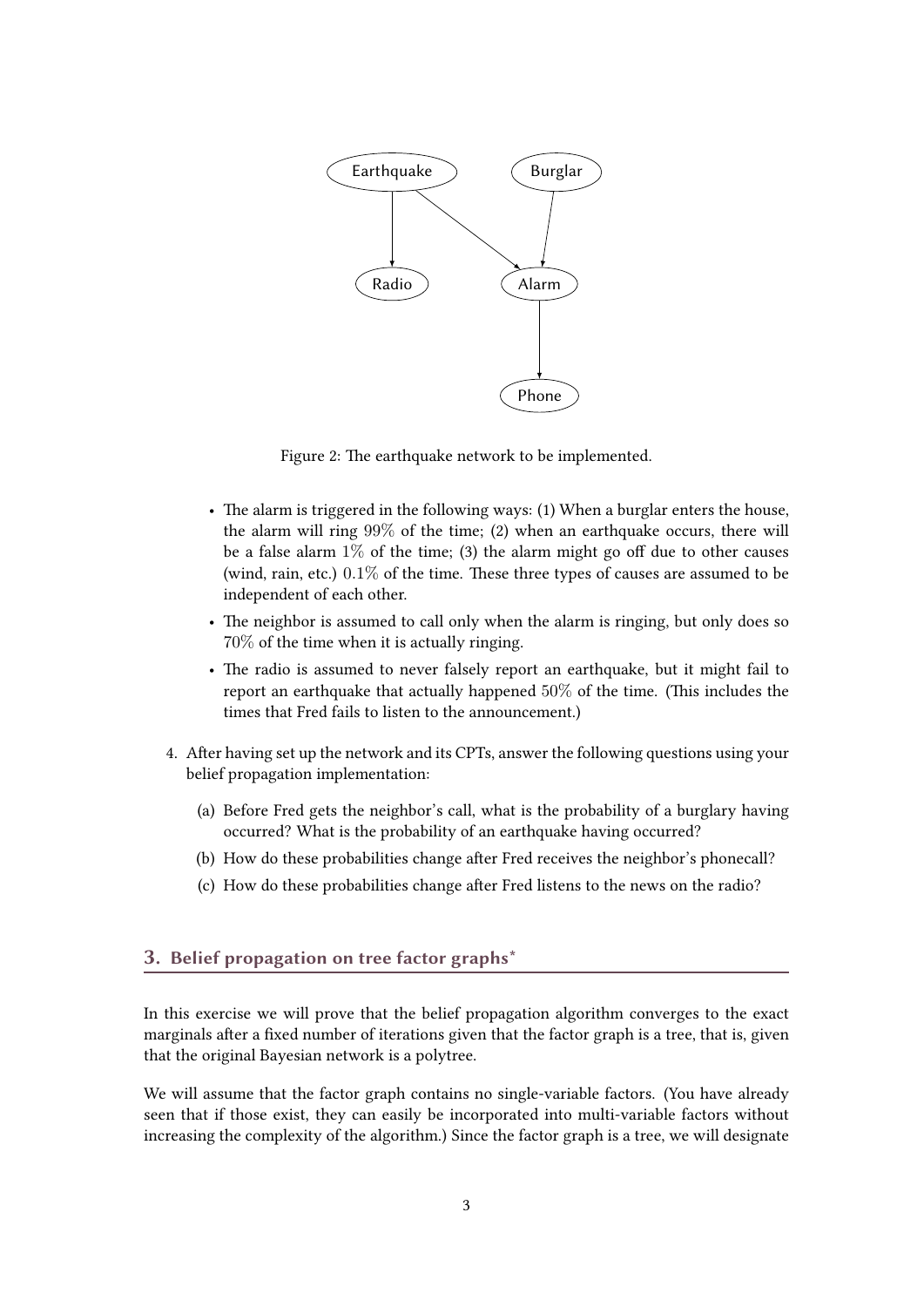<span id="page-3-0"></span>

Figure 3: An example factor graph and two of its subtrees.

a variable node, say  $a$ , as the root of the tree. We will consider subtrees  $\mathcal{T}_{[rt]}$ , where  $r$  and  $t$  are adjacent nodes in the factor graph and  $t$  is closer to the root than  $r$ , which are of two types:

- if r is a factor node (and t a variable node), then  $\mathcal{T}_{[rt]}$  denotes a subtree that has t as its root, contains the whole subtree under r and, additionally, the edge  $\{r, t\}$ ,
- if r is a variable node (and t a factor node), then  $\mathcal{T}_{[rt]}$  denotes the whole subtree under r with  $r$  as its root.

See Figure 3 for two example subtrees, one of each type. The depth of a tree is defined as the maximum distance between the root and any other node. Note that, both types of subtrees  $\mathcal{T}_{[rt]}$  defined above have always depths that are even numbers.

We will use the subscript notation  $[rt]$  to refer to quantities constrained to the subtree  $\mathcal{T}_{[rt]}.$ In particular, we denote by  $\mathcal{F}_{[rt]}$  the set of factors in the subtree and by  $P_{[rt]}(x_v)$  the marginal distribution of  $v$  when we only consider the nodes of the subtree. More concretely, if  $r$  is a variable node, by the sum rule we get

$$
P_{[rt]}(x_r) \simeq \sum_{\mathbf{x}_{[rt]\backslash\{r\}}} \prod_{f \in \mathcal{F}_{[rt]}} f(\mathbf{x}_f), \tag{1}
$$

where  $\simeq$  denotes equality up to a normalization constant.

Remember the form of the messages passed between variable and factor nodes at each iteration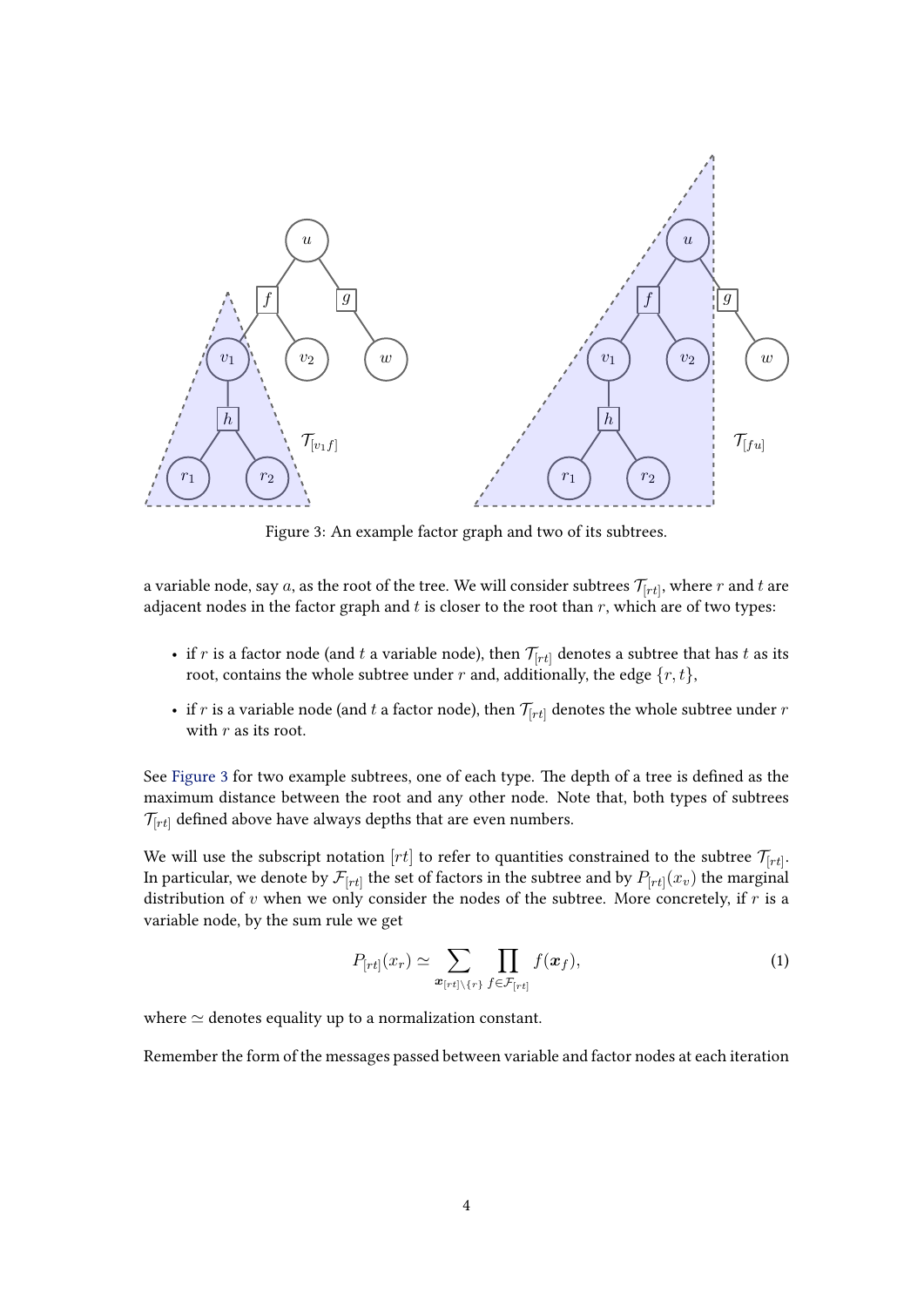

Figure 4: The three cases considered in the proof by induction.

of the algorithm:

$$
\mu_{v \to f}^{(t+1)}(x_v) := \prod_{g \in \mathcal{N}(v) \setminus \{f\}} \mu_{g \to v}^{(t)}(x_v) \tag{2}
$$

$$
\mu_{f \to v}^{(t+1)}(x_v) := \sum_{\boldsymbol{x}_{f \setminus \{v\}}} f(\boldsymbol{x}_f) \prod_{w \in \mathcal{N}(f) \setminus \{v\}} \mu_{w \to f}^{(t)}(x_w). \tag{3}
$$

We also define the estimated marginal distribution of variable  $v$  at iteration  $t$  as

$$
\hat{P}^{(t)}(x_v) := \prod_{g \in \mathcal{N}(v)} \mu_{g \to v}^{(t)}(x_v). \tag{4}
$$

Our ultimate goal is to show that the estimated marginals are equal to the true marginals for all variables after a number iterations. However, we will first consider the rooted version of the factor graph and show that the previous statement holds for the root node a. More concretely, if we denote variable nodes with  $v$  and factor nodes with  $f$ , we will show using induction that for all subtrees  $\mathcal{T}_{[fv]}$  of depth  $\tau$ , it holds that, for all  $t \geq \tau$ ,

$$
\mu_{f \to v}^{(t)}(x_v) \simeq P_{[fv]}(x_v). \tag{5}
$$

- (i) Consider the base case of  $\mathcal{T}_{[fv]}$  being a subtree of depth  $\tau = 2$  (see Figure 4a). Show that [\(5\)](#page-3-0) holds in this case for all  $t \geq 2$ .
- (ii) Now, assume that [\(5\)](#page-3-0) holds for all subtrees of depth  $\leq \tau$ . As a first step, show that for any subtree  $\mathcal{T}_{[vf]}$  of depth  $\tau$  (see Figure 4b) it holds that, for all  $t \geq \tau+1,$

$$
\mu_{v \to f}^{(t)}(x_v) \simeq P_{[vf]}(x_v).
$$

(iii) Using the result of the previous step, show that, for any subtree  $\mathcal{T}_{[fv]}$  of depth  $\tau' = \tau + 2$ , [\(5\)](#page-3-0) holds for all  $t \geq \tau'$  (see Figure 4c).